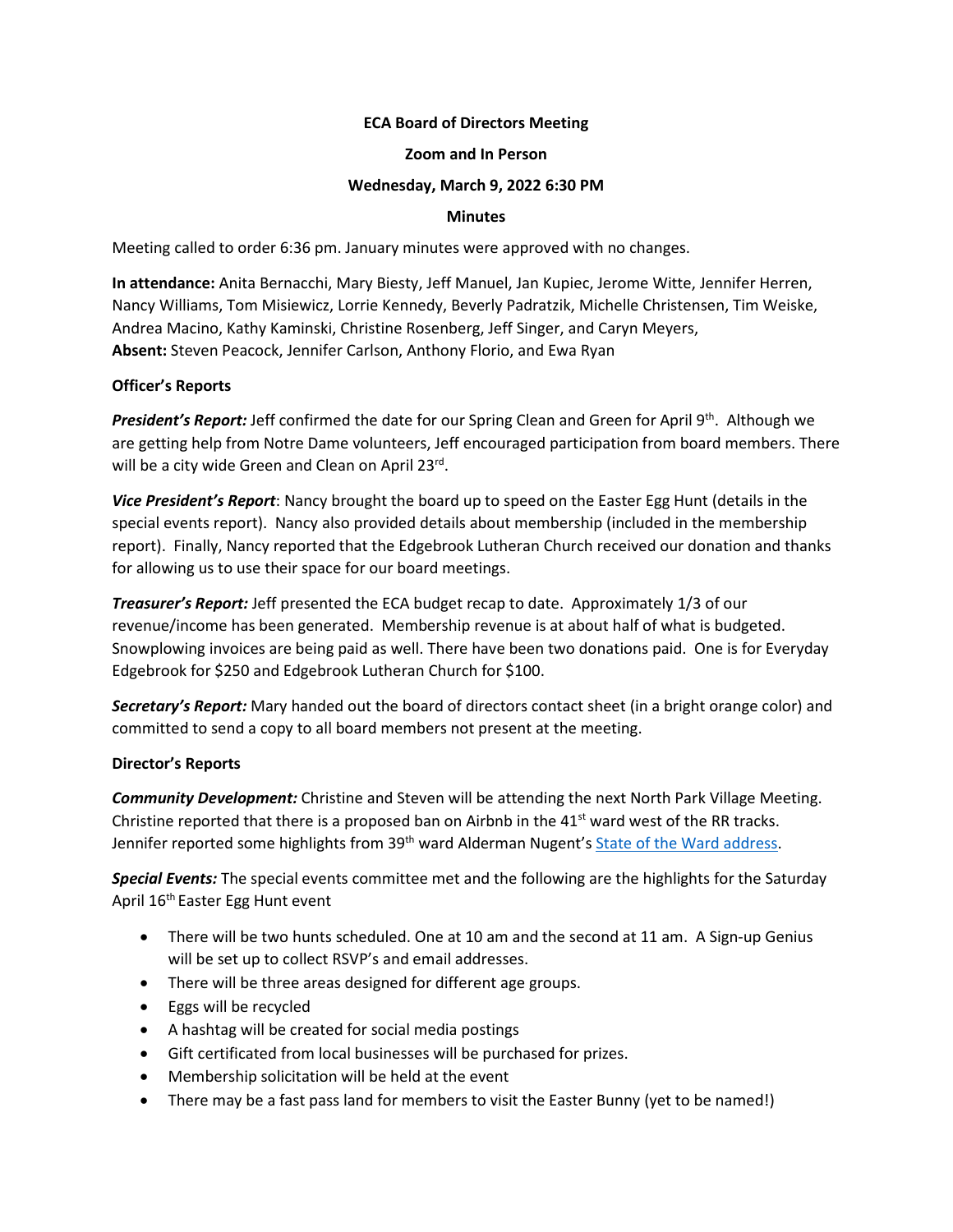• Board members are asked to attend and help

*Membership:* Membership numbers are looking good but the committee is asking board members to reach out to neighbors. The Edgebrook Sauganash Chamber of Commerce has agreed to add information about the ECA in their welcome to the neighborhood packet.

**Schools:** Info about the March General Meeting was sent to the schools.

**Media and Publicity:** Andi and Steven will promote the Easter Egg Hunt and continue promoting membership. Caryn asked that the Easter Egg Hunt reservations require people to visit our web page to click on the signup link. She also asked that social media push out the CPD website link encouraging residents to register with the city if they have Ring type cameras to help aid them in criminal investigations.

*Police/Fire and Transportation:* Jerome reported that there were numerous reports of fireworks in the area that were concerning because of the gun fire issues. Tim asked that next year we inform residents that Skokie blows their sirens for alternate street parking when there is a heavy snowfall.

*Snowplowing:* Jerome reported that the NECA's snowplowing vendor has done a wonderful job and he will continue to use them for future snow events

*Beautification:* Caryn confirmed Notre Dame H.S. participation in the Green and Clean. She also asked board members to help. She reported the theft of some of our trees. Caryn is also asking the board to allow an Eagle Scout candidate Ben Williams present to the board at our April meeting. The proposed project is the landscaping improvement at the bus turnaround at Caldwell and Central. He is also asking for funds from the alderman and Lou Manfredini.

*Website:* See request about Easter Egg Hunt under Media and Publicity. Caryn also asked that the Social Media committee continue to integrate a link to our website when promoting our events.

Programs: Jan has scheduled the next general meeting for March 16<sup>th</sup> for the "Get to Know Your Library" presentation. US Representative Mike Quigley will attend. The next meeting topics will be an eldercare/special needs attorney. The tentative schedule for this meeting is May 18th

**Philanthropy:** A donation was made to Everyday Edgebrook and the Edgebrook Lutheran Church

*Forest Preserves and Parks:* Tim discussed the Openlands grant. Because the city replanted trees in the area being considered, Tim will be looking at the area of Dowagiac and Lunt for a fall planting.

# **Old Business:**

New Business: none

Meeting adjourned 7:20 pm

**NEXT MEETING**: Next meeting will be held on Wednesday, April 6th at 6:30pm. Board members are encouraged to attend in person at the Edgebrook Lutheran Church. Please remember to contact Jeff if you are unable to attend.

**Board Meetings** (every second Wednesday at 6:30 pm at the Edgebrook Lutheran Church or on Zoom)